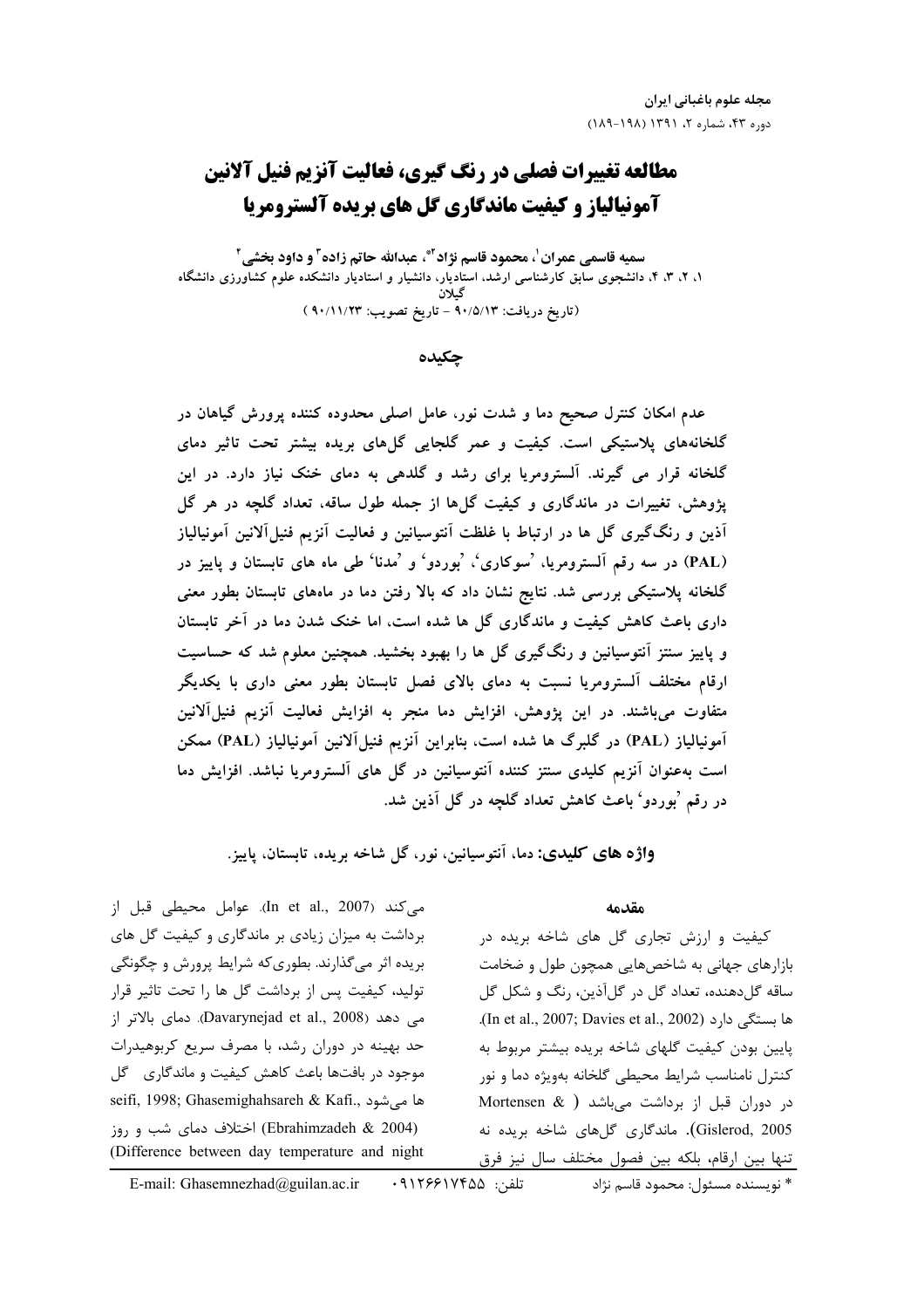geravi, 1997). در پرورش گل آلسترومريا از بين عوامل محیطی، دمای خاک و نور در گلدهی نقش بسیار مهمی دارند (Bakken & Bavear, 1999). دمای هوا نقش Pompodakis et al., خاصی در القاء گلدهی ندارد (Pompodakis et al., ) (2005; Van Labbek & Damber, 1998)، زيرا محل دريافت دما جهت القاء گلدهي در آلسترومريا، ريزومها میباشند (Van Labbek & Damber, 1998) و دمای هوا بیشتر بر کیفیت گل تاثیر میگذارد. در دمای بالاتر از ۲۵- ۲۰ درجه سانتیگراد، ساقهها ضعیف، جوانههای گل ناقص و در نهایت گلدهی زود به اتمام می سد (Bakken & Bavear, 1997). بهترين دماي براي رشد گلهای آلسترومریا در تابستان ۲۲-۱۷ درجهسانتیگراد میباشد. در زمستان و پائیز دما باید بین ۱۴-۱۰ درجه حفظ شود که این میزان به نوع رقم، کیفیت و طول ساقه گل<منده بستگی دارد Alstroemeria cut flower - Growing information, 2009). در این دما رنگ گیری گلهای آلسترومریا بهتر خواهد بود. مطالعات قبلی نشان داد که رنگیزه غالب در گلبرگهای آلسترومریا نوعی از آنتوسیانین به نام سیانیدین ۳-روتينوزايد (Cyanidin 3- rutinoside) مىباشد (Nygard et al., 1997; Tatsuzawa et al., 2003). برای سنتز این رنگیزه وجود دمای پائین (۲۲-۱۷ درجه سانتیگراد در فصل تابستان) لازم میباشد. هدف از این پژوهش، مطالعه تغییرات فصلی در کیفیت رنگ گیری، ماندگاری و برخی از صفات دیگر سه رقم گل بریده آلسترومریا در گلخانههای پلاستیکی جایی که امکان کنترل دقیق عوامل محیطی وجود ندارد، مے باشد.

## مواد وروشها

این پژوهش در گلخانهی طبرستان واقع در شهرستان آمل با مساحت ۱۰۰۰ متر مربع انجام گرفت. مشخصات گلخانه شامل، پوشش پلاستیکی دو لایه (حاوی ماده ضد اشعه ماوراء بنفش)، بستر کشت حاوی خاک، پرلایت و پیت همرا با مالچ شلتوک برنج، سیستم شبکه بندی جهت استقرار و جلوگیری از ورس ساقه، سیستم آبیاری از نوع قطرهای، سیستم پاگرما در هر ردیف کشت جهت تنظیم دمای خاک، سیستم گرم کننده گازسوز، دریچههای کناری، سقفی با سیستم آب- temperature (DIF))، بر طول میانگره، ارتفاع گیاه، میزان کلروفیل و طویل شدن ساقه گل تاثیر میگذارد. با افزایش اختلاف دمای شب و روز ارتفاع گیاه افزایش می یابد (Mortensen & Moe, 1992). علاوه بر دما، شدت نور یکی دیگر از عوامل مهم تعیین کننده کیفیت گل ها می باشد (Ebrahimzadeh & seifi., 1998). , نگ گل نقش مهمی در زیبایی گل و جلب توجه انسان ایفا می کند و در فروش و بازارپسندی تاثیر زیادی دارد. رنگهای متنوع در گیاهان توسط رنگدانههای مختلف بوجود می آیند که از مهمترین آنها آنتوسیانینها میباشند. آنتوسیانینها باعث ایجاد رنگهای قرمز، آبی و بنفش در گلها و میوهها میشوند. این متابولیتهای گیاهی، از ترکیب یک جزء قندی و یک یا چند مجموعهى حلقوى غيرقندى بنام آنتوسيانيدين ساخته (Yu et al., 2006; Dieleman & Mienen., شدهاند (2007. سنتز آنتوسیانین در بخشهای مختلف گیاه، تحت كنترل ژنتيكى مىباشد اين بدان معناست كه ژنهای مختلفی در طول مسیر بایستی بیان شوند و آنزیمها را بهوجود آورند تا در نهایت آنتوسیانینها ساخته شوند. برخی از آنزیمهای مسیر ساخت رنگیزه آنتوسيانين عبارتند از آنزيم فنيل آلانين آمونيالياز (Phenylalanine ammonia lyase (PAL))، چالكون سينتاز (Chalcon synthase (CHS))، چالکون ايزومراز (Chalcon isomeraze(CHI)، دیهیدروفلاونول−۴− , دوكتا; (Dihydroflavonol 4-reductase (DFR))، آنتوسیانین سینتاز (Anthocyanin syntase(ASN)). بیان هر یک از ژنهای تولید کننده آنزیمهای مذکور تحت تاثیر عوامل فیزیولوژیکی و محیطی قرار دارد ( Weiss et el., 1992). آنزيم PAL اولين آنزيم اين مسير است كه تبدیل اسید آمینه فنیل آلانین به اسید سینامیک ترانس  $(Dixon & Paiva, 1995; Riverro et)$ ا كاتاليز مي كند ), al., 2001; Ferrer et al., 2005; Peterson et al., Alstroemeria آلسترومريا با نام علمي Alstroemeria

peruviana بعنوان یکی از مهمترین گلهای زینتی در دنیا میباشد و هلند مقام اول را در بین تولیدکنندگان این گل دارد (Armitage & Laushman, 2003). از خصوصیات مهم آلسترومریا این است که هوای خنک را در دوران رشد ترجیح میدهد Naseri & Ebrahimi)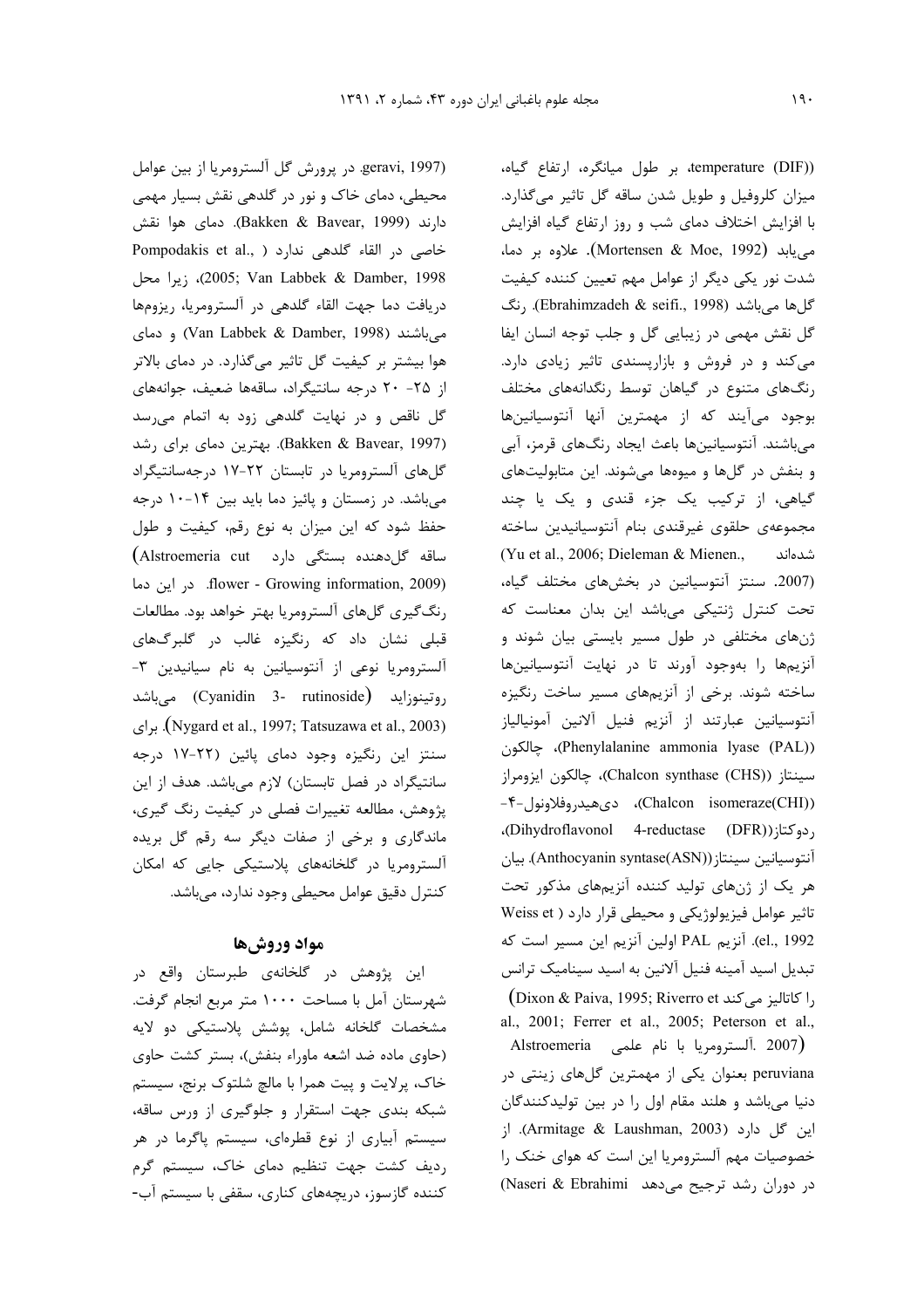یاش بالای گیاه جهت کاهش دمای گلخانه بود. در طول پژوهش دمای محیط توسط دماسنج ماکزیمم و مینیمم جهت ثبت دامنه حداکثر و حداقل دمای ۲۴ ساعته و شدت نور با کمک نور سنج مدل -INS-DX-200 ILLUMINATION METER طی ۲۰ روز قبل از هر مرحله برداشت اندازه گیری شد. این پژوهش بر روی بوتەھاي سە ,قم گل آلسترومريا شامل 'بوردو' (Bordeaux)، 'سوكارى'(Sukari) و 'مدنا' (Modena) که ۲ سال عمر داشتند، انجام گرفت. مراقبتهای دوران رشد و پرورش شامل آبیاری در زمان مورد نیاز و تغذیه توسط كودهاى كامل N-P-K هر ١٠ روز يكبار انجام شد. ساقههای گلدهندهای که بیشتر گلچههای آنها رنگ گرفته و نزدیک باز شدن بودند صبح هنگام از هر سه رقم برداشت شدند و پس از ۵ تا ۶ ساعت قرار گرفتن در آب جهت آبگیری ساقهها، در همان روز بلافاصله به آزمایشگاه علوم باغبانی دانشگاه گیلان منتقل شدند. گلبرگهای گلهای کاملا باز شده در هاون چینی با نیتروژن مایع آسیاب گردید و در فریزر با دمای ٨٠-درجه سانتیگراد تا قبل از اندازه گیری فعالیت آنزیم و غلظت آنتوسیانین نگهداری شدند.

خصوصیاتی چون طول ساقه گلدهنده (از انتهای بالایی محل سفیدشدگی تا انتهای بالاترین گلچه در گل آذین ) و تعدادگلچه در گل آذین (گلچههای کامل و رنگ گرفته قابل بازشدن بر روی گلآذین) ثبت شدند. عمر گلهای شاخه بریده پس از قرار گرفتن در آب مقطر و شرایط دمای اتاق، بر اساس ریزش بیش از ۵۰ درصد گلبرگها مورد ارزیابی قرار گرفتند. برای اندازهگیری آنتوسیانین کل در گلبرگها، از روش اختلاف جذب د, pH های مختلف ( pH=4/5 و pH=4/5) استفاده شد(Wroslstad, 1976) . استخراج آنتوسيانين-ها با متانول اسیدی (متانول حاوی اسید کلریدریک به نسبت ١ درصد) انجام گرفت. غلظت آنتوسيانين گلبرگها بر اساس سیانیدین ۳- روتینوزاید با استفاده از دستگاه اسپکتروفتومتر در طول موج های ۷۰۰ m ۵۲۰ اندازه گیری شد. برای استخراج آنزیم فنیل آلانین j (Phenylalanine ammonia lyase (PAL)) j بافر فسفات ۵۰ میلی مولار ( pH=۷ ) استفاده شد. سپس به ۰/۱ گرم از بافت گلبرگ آسیاب شده در هاون

چینی در حضور نیتروژن مایع یک میلی لیتر بافر استخراج اضافه شد، سیس به مدت ۱۵ دقیقه با دور ۱۴۰۰۰ rpm در دمای ۴ درجهسانتی گراد، سانتریفیوژ شد. پس از اتمام سانتریفیوژ، عصاره رویی برای سنجش أنزيم استفاده گرديد. سنجش أنزيم مطابق روش .Saunders et al (1974) انجام شد. مواد مورد نیاز برای سنجش این آنزیم شامل بافر فسفات ۵۰ میلی مولار حاوی EDTA یک میلی مولار در محدوده ۷/۲-۶/۸ pH=، بافر بورات سديم ١٠ ميلي مولار با pH=۸/۸ بافر سوبسترای فنیل آلانین ۵۰ میلی مولار و عصاره گیاهی حاوي آنزيم ميباشد.

محتويات نمونه جهت سنجش حاوى ٢۵٠ مايكروليتر عصاره آنزيمي،٢۵٠ مايكروليتر بافر بورات سديم، ٢٥٠ مايكروليتر آب مقطر به اضافه ٢٥٠ مايكروليتر بافر سوبستراي فنيل آلانين بود. جذب اوليه و جذب نهایی به ترتیب قبل و بعد از حمام آب گرم در دمای ۴۰ درجه سانتیگراد در طول موج ۲۹۰ نانومتر توسط دستگاه اسپکتروفتومتر مدل Harmacia Biotech قرائت شدند. محاسبه فعاليت آنزيم PAL با استفاده از قانون بیرلامبرت و با ضریب خاموشی (۹۶۳۰  $\mu^{-1} \text{cm}^{-1}$ ) برحسب µmol/g FW. min انجام گردید. این پژوهش بهصورت کرتهای خرد شده در طرح بلوکهای کامل تصادفی اجرا شد و تجزیه تحلیل دادهها با نرم افزار SAS انجام گرفت.

# نتايج و بحث

### نحوه تغییرات دمایی و شدت نور در گلخانه

دادههای محیطی مربوط به دما (حـداقل، حـداکثر و میانگین دما) و اختلاف دمای شب و روز و شدت نـور در گلخانه در ماههـای مختلـف تابـستان و پـائیز در شـكل-های ۱، ۲ و۳ آمده است. همانطور که نتایج نشان میدهد دمای گلخانه در ماههای تیـر و مـرداد بـه بـالاتر از حـد اپتیمم (٢٠-١٨ درجه سانتیگراد) برای گلهای آلسترومريا افزایش یافت، بطوریکه بـاز کـردن دریچـههـای کنـاری، سقفی و آبپاشـی بـالای پوشـش گیـاهی فقـط توانـست میانگین دمایی را تا ۲۸/۵ درجه سانتیگراد کاهش دهـد، ولی در ماههای شـهریور، مهـر و آبـان بـا مـساعد شـدن شرايط محيطـي، دمـا كـاهش يافـت (شـكل ١و٢). ايـن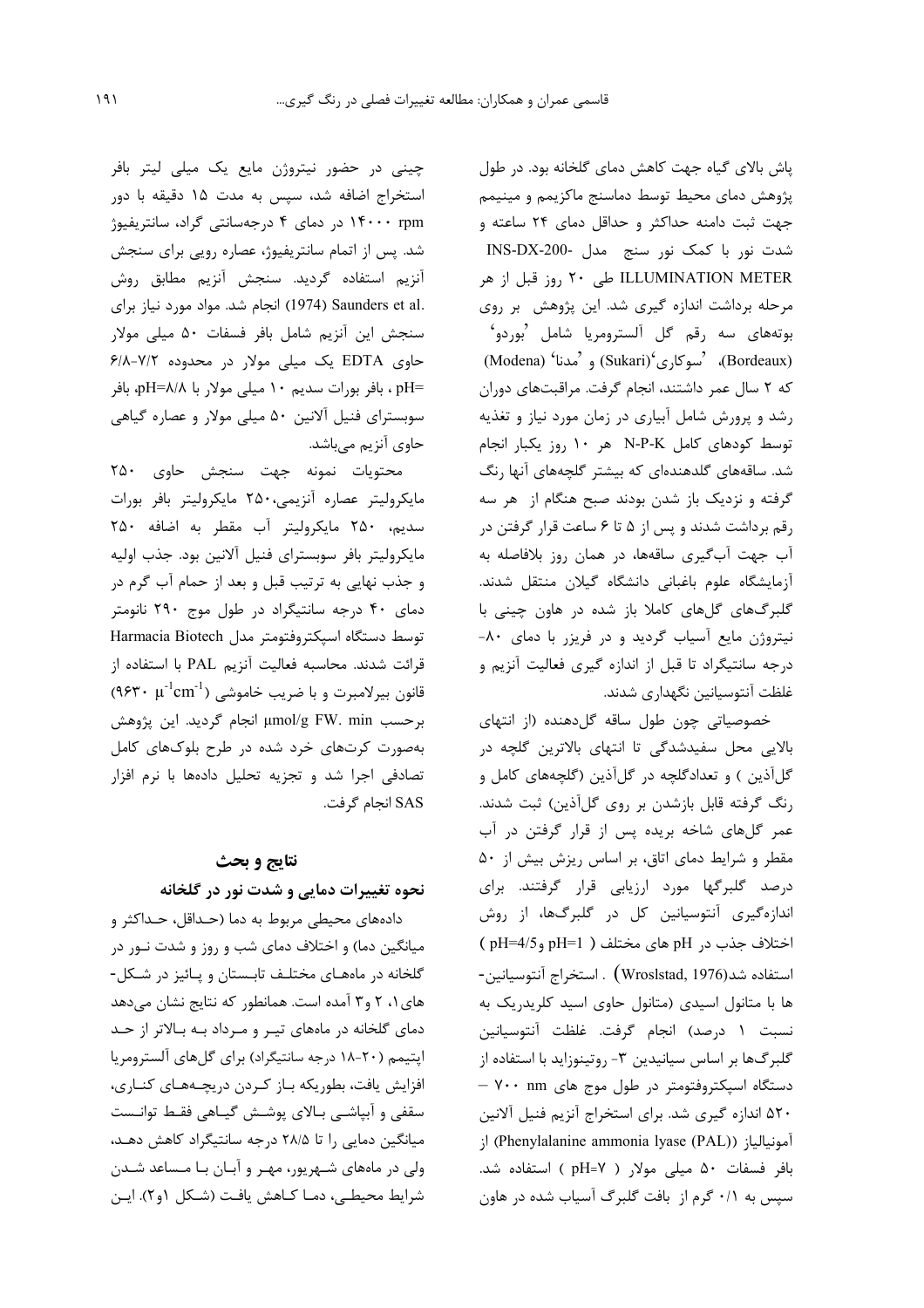

شکل ۲- اختلاف دمای شب و روز در ماه های تابستان و پائیز

در فصل تابستان برای کاهش شدت نور خورشـید در داخـل گلخانه،ســقف گلخانــه پلاسـتيكى رنـگ آميــزى گردید. این عمل منجر بـه کـاهش شـدت نـور در تیـر و

مرداد شد ولی در شهریور، مهر و آبان این پوشش در اثـر آفتاب خوردگی و بارندگی شسته شـده و باعـث افـزایش شدت نور در گلخانه شد (شکل ۳).



شکل ۳- تغییرات شدت نور در گلخانه در طول ماه های تابستان و پائیز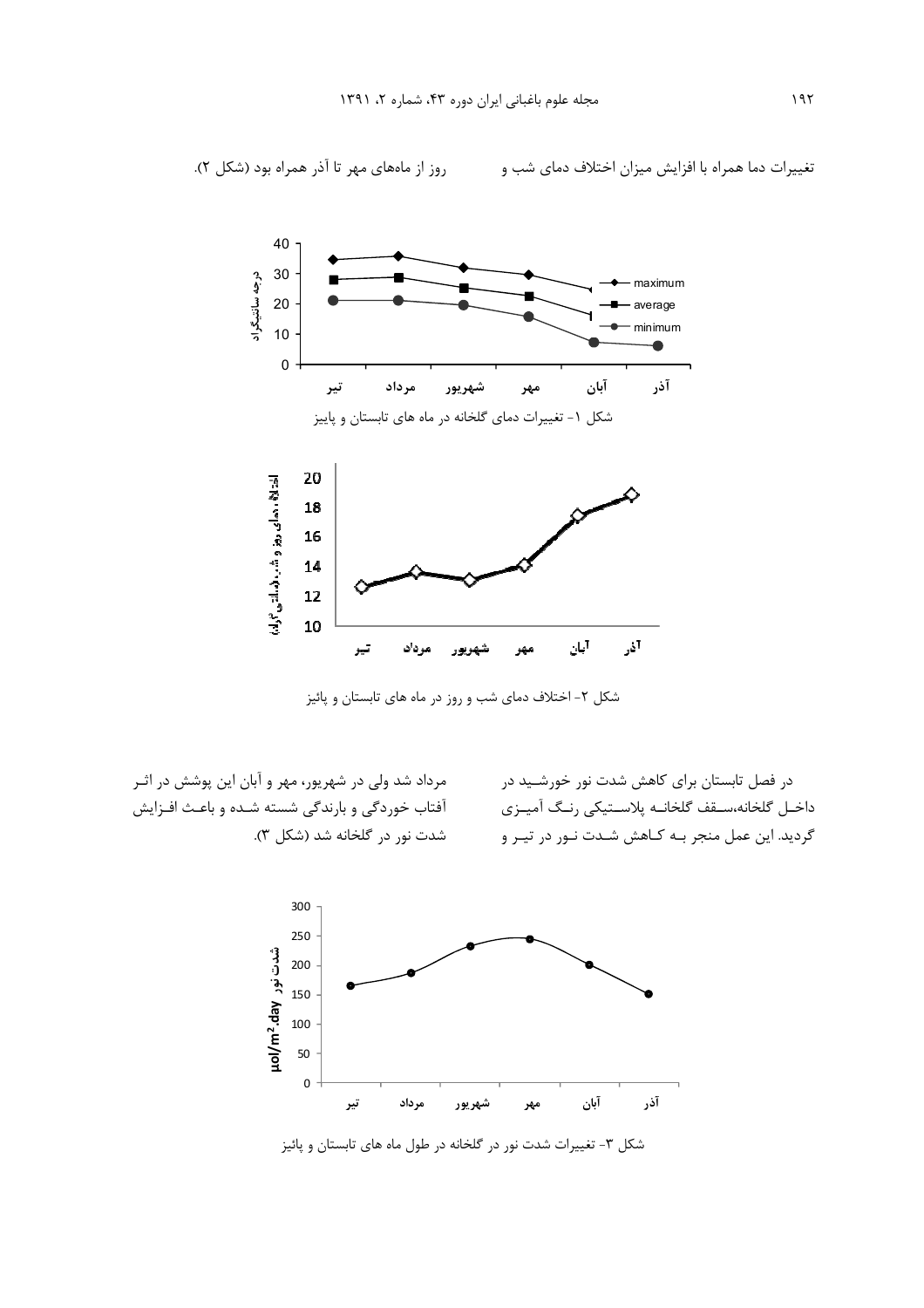| ميانگين<br>مربعات         |                                    |                              |                                |                                                  |              |                       |
|---------------------------|------------------------------------|------------------------------|--------------------------------|--------------------------------------------------|--------------|-----------------------|
|                           |                                    |                              |                                |                                                  |              |                       |
| گل آذین                   | آلانينآمونيالياز                   |                              |                                | آزادي                                            |              |                       |
| $\cdot$ /۳۶ <sup>ns</sup> | $1.7Y/TV$ <sup>ns</sup>            | ns<br>$+117$                 | $\cdot/\Delta S$ <sup>ns</sup> | $\cdot/\cdot\Delta$ <sup>ns</sup>                | ٢            | (R)                   |
| $11/99***$                | $F19/8A$ <sup>ns</sup>             | $1/\Upsilon$ <sup>**</sup>   | $YF9F/Y5***$                   | $F/\cdot Y$ **                                   | ۲            | (V)                   |
| $\cdot/\cdot$ Y           | $\Delta F$ $9$ $\cdot$ 9           | ۱۱۵                          | $\cdot/\Lambda$ ٩              | $\cdot$ /19 $\Lambda$                            | ۴            | $(R\times V)$ Aاشتباه |
| $\cdot$ /Y۶ <sup>**</sup> | $F951-F**$                         | $\cdot/\Delta$ <sup>ns</sup> | $1.11190***$                   | $\mathbf{r}\mathbf{r}/\mathbf{r}\mathbf{v}^{**}$ | ۵            | (T)                   |
| $\cdot/\Delta^{**}$       | $80$ V/ $\Delta$ $5$ <sup>ns</sup> | $1/\Upsilon\Delta^{**}$      | $197/11***$                    | $1/1$ <sup>*</sup>                               | $\mathsf{L}$ | $T\times V$           |
| 1/79                      | 981/4                              | .149                         | 190                            | $\cdot$ /۳۹۷                                     | ٣٠           | $B$ اشتباه            |
| $A/Y$ $\Delta$            | $\mathbf{r} \cdot \mathbf{r}$      | ٣٠                           | $\Delta/\Upsilon$              | 9/47                                             |              | ضريب تغييرات          |

جدول ۱ – تجزیه واریانس صفات مورد بررسی در زمانهای مختلف برداشت در تابستان و پائیز در ارقام مختلف

\* معنى دار در سطح ۰٪ \*\* معنى دارى در سطح ۱٪ R . بلوک  $T$  : دماى قبل برداشت V : رقم ns:غیر معنی دار

## ماندگاري گل ها

نتایج تجزیه واریانس دادهها (جدول۱) نشان داد که نوع رقم، زمان برداشت و اثر متقابل رقم و زمان برداشت گل ها روی ماندگاری (عمر گلجایی) گلهای شاخه بریده آلسترومریا تاثیر معنیداری در سطح احتمال ١ درصد داشته است. مقایسه میانگین نشان داد که افزایش دما در ماه تیر و مرداد باعث کاهش ماندگاری گلها در هر سه رقم گل بریده آلسترومریا گردیده است، برعکس وجود دمای مناسب برای رشد گل آلسترومریا در گلخانه های پلاستیکی در ماههای شهریور، مهر و آبان باعث افزایش ماندگاری گلها گردید (شکل ۴). در ماه آذر با توجه به دادههای مربوط به شدت نور و دما، حداقل دما حدود ۵ درجهسانتیگراد بود، که این چنین کاهش دمایی، همراه با کاهش شدت نور (کاهش فتوسنتز و کربوهیدرات در گیاه) می تواند دلیلی بر کاهش ماندگاری گل ها باشد، از طرفی، با بالا رفتن دمای گلخانه در ماه های تیر و مرداد نیز کاهش ماندگاری گلهای شاخه بريده ديده شد.

عوامل مختلف محیطی قبل از برداشت بر روی ماندگاری گل ها تاثیر می گذارند (In et al., 2007). دمای محیط یکی از عوامل مهم تاثیرگذار بر رشد گیاه میباشد. دماهای بالا تر از حد اپتیمم در طی رشد،

کیفیت گل های آلسترومریا را کاهش میدهد، اما کاهش دما باعث تولید گلهایی با کیفیت بهتر شد (Ebrahimzadeh & seifi, 1998)، در گزارشی بهترین دما برای تولید گلهای با کیفیت در آلسترومریا در ارقام کینگ کاردینال۱ و آماندا۲ دمای زیر ۲۰ درجه سانتیگراد بود (Baevre & Bakken, 1997). دمای بالای دوره رشد و شدت نور پائین گلخانه به خاطر رنگ آمیزی يوشش سقف گلخانه، باعث كاهش ذخيره غذايي، کیفیت و ماندگاری گلها گردید.



شکل ۴- میزان ماندگاری گل های شاخه بریده سه رقم آلسترومریا در ماه های تابستان و پاییز

<sup>1.</sup> King Cardinal

<sup>2.</sup> Amanda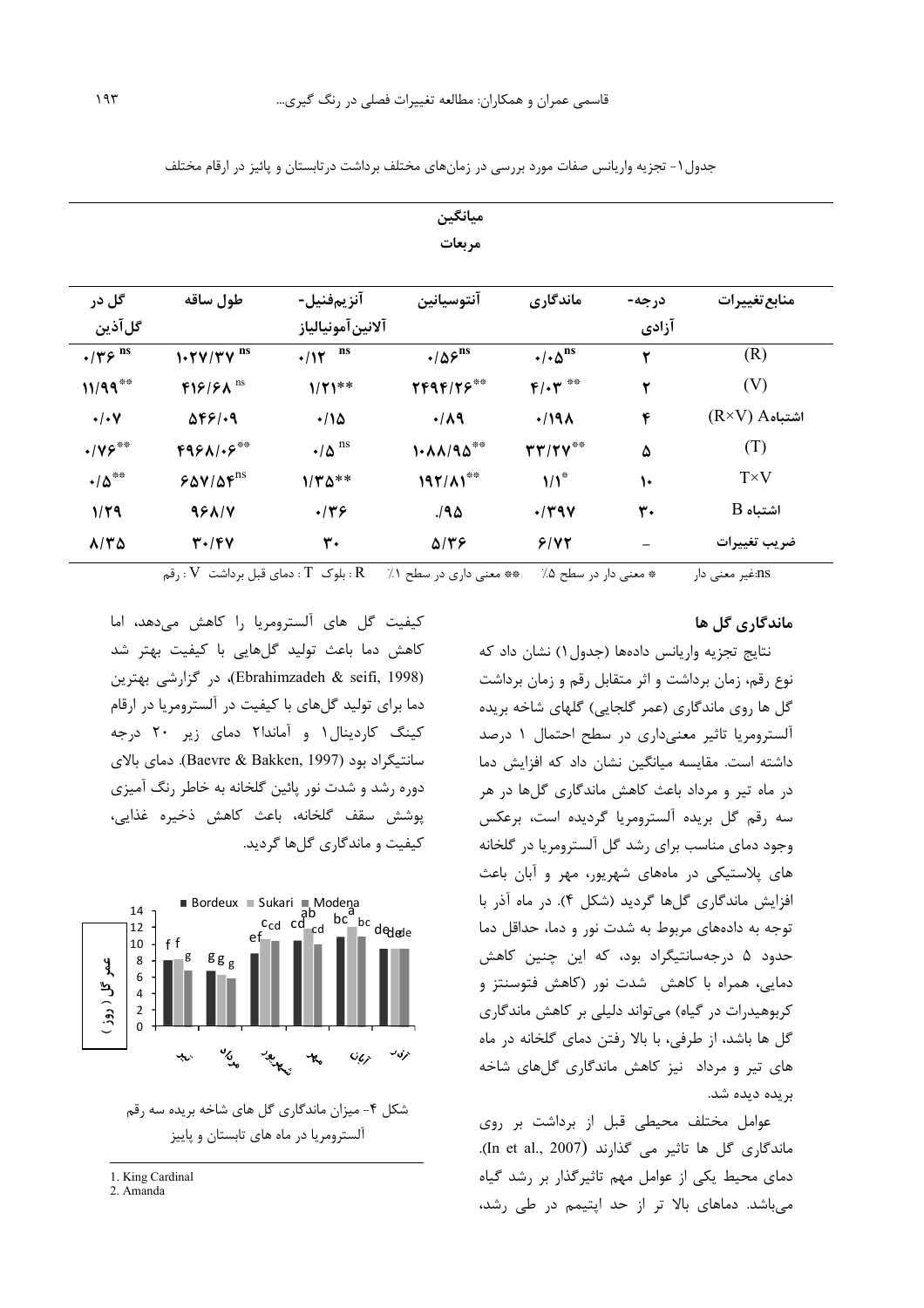مــشاهده شــد و رقــم 'مــدنا' و 'ســوکاری' اخــتلاف معنیداری در طول ماههای تابستان و پائیز از خود نشان دادند (شكل ۵). گزارش هـای قبلـی نـشان داد شـرايط محیطی قبل از برداشت روی تعـداد جوانـه گـل، تعـداد ساقه گلدهنده، وزن ساقه در گلهـای آلـسترمريا تـاثير می گذارد، اما روی درصد گل دهی تاثیری نـدارد Van) Labeke & Dambre, 1998). ممكن است خنك شدن دمای گلخانه نیز درکنار افزایش شدت نور در افزایش تعداد گلچههای رقم بوردو موثر باشد.

تعداد گلچه در هر گل آذین با توجه به نتایج جـدول تجزيه واريانس دادهها (جدول ١) نـوع رقـم، زمـان قبـل برداشت و اثر متقابل رقم و زمان برداشت بر تعداد گل در گلآذین در سطح احتمال ۱ درصد تاثیر معنیداری داشت. نتایج نشان داد کـه تعـداد گلچـه در آلـسترومريا بیشتر تحت تاثیر رقم بوده، اگرچه تعداد گلچـه در رقـم 'بوردو' بطور معنی داری تحت تـاثیر شـرایط محیطـی گلخانه قرار گرفت. بیشترین تعداد گلچه در گلآذیـن در ماه مهر، آبان و آذر با خنـک شـدن دمـا در رقـم بـوردو



شکل ۵- تغییرات تعداد گل ها در هر گل آذین در سه رقم آلسترومریا در طول ماه های تابستان و پاییز

#### طول ساقه گلدهنده

نتايج تجزيه واريانس داده ها (جدول ١) نشان داد که زمان برداشت بر طول ساقه گل دهنده در سطح احتمال ۱ درصد تاثیر معنیداری داشت، اما نوع رقم و اثر متقابل آن دو نتوانستند اختلاف معنی داری را در طول ساقه گل دهنده ایجاد کنند. همان گونه که در مطالعات ذکر شد، طول ساقه از جمله ویژگیهایی است كه تحت تاثير اختلاف دماى شب و روز قرار مى گيرد (Mortensen & Moe, 1999). نقش اختلاف دمای شب و روز بر طویل شدن ساقه و توسعه برگ در واقع نتیجه افزايش نسبت طويل شدن سلول به تقسيم سلولي است و میانگین دمای روزانه بر طویل شدن میانگره در بیشتر Mortensen & Moe, ) گیاهی تاثیر می گذارد 1999). در طول دوره تابستان و پائيز، ميزان اختلاف دمای شب و روز روند صعودی دارد و همانطور که انتظار می,فت همراه با افزایش اختلاف دمای شب و روز طول

ساقه گلدهنده نيز افزايش پيدا كرد (شكل ۶)، چون با بالا بودن تفاوت بين دماى شب و روز، متابوليتها و کربوهیدراتهای حاصل از فعالیت فتوسنتزی که در طول روز ساخته می شوند به میزان کمتری نسبت به موقعی که اختلاف دمای شب و روز پائین است مصرف می شود و با ذخیره شدن در سلولهای گیاهی، باعث افزایش طول سلول میگردند. از طرفی بین دمای بالا و كاهش طول ساقه گلدهنده نيز ارتباط وجود دارد. آلسترومریا از جمله گلهایی است که برای رشد مطلوب و گلدهی با کیفیت بالا نیاز به دمای زیر ۲۰ درجه سانتيگراد دارد (Baevre & Bakken, 1997). بطوريكه بیان شد فتوسنتز تک برگ آلسترومریا بالاتر از دمای ۲۰ درجه سانتیگراد و فتوسنتز کل این گیاه نیز در بالاتر از دمای ۱۵ درجه سانتیگراد کاهش می یابد Van .Labeke & Dambre, 1998). در گزارش های قبلی نشان داده شد که افزایش دما بالاتر از حد اپتیمم باعث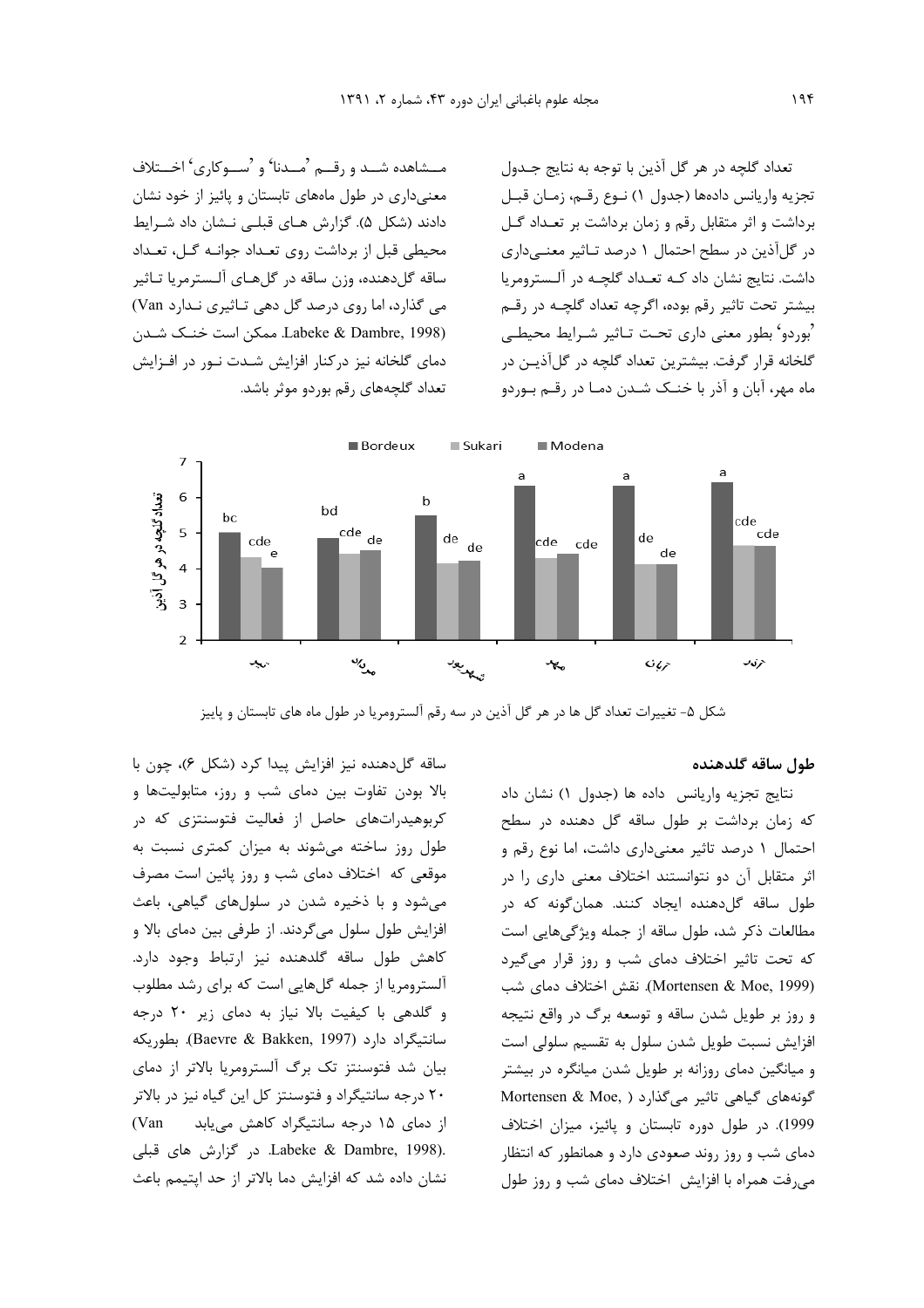

شکل ۶- مقایسه طول ساقه گل دهنده گل های بریده آلسترومریا در طول ماه های تابستان و پاییز

#### غلظت آنتوسيانين

نتايج جدول تجزيه واريانس داده ها (جدول ١) نشان داد که نوع رقم، زمان برداشت و اثر متقابل نوع رقم و .<br>زمان برداشت بر غلظت آنتوسیانین گلبرگ های گل آلسترومریا در سطح احتمال یک درصد تاثیر معنیداری داشت. مقایسه میانگینهای اثر متقابل نشان داد که خنک شدن دما از ماه شهریور به بعد در گلخانه های پلاستیکی باعث افزایش غلظت آنتوسیانین در گلبرگ ها و بهبود رنگ گیری گل ها در هر سه رقم آلسترومریا گردید (شکل ۷). در رقم <sup>ر</sup>بوردو<sup>،</sup> در ماه مهر (۲۲/۵ درجــــه ســـانتيگراد) بالاتـــــــرين ميـــزان آنتوسيانين (۴۷/۲۴ mg/FW) و در رقم 'مدنا<sup>?</sup> کمترین میزان (۱/۴۲ و ۱/۴۲) بترتیب در ماههای تیر و مرداد

ديده شد (شكل ٧). دما از مهمترين عوامل تاثير گذار بر تجمع آنتوسیانین در گلها است، بطوریکه از اثرات غیر مستقیم دمای بالا و کاهش شدت نور بر روی خصوصیات ظاهری گیاه، جلوگیری از سنتز رنگیزهها، -رنگ پريدگي گلها و تجزيه رنگيزهها مي باشد Weiss et) al., 1992; Mortensen & Moe, 1992; Jamal Uddin et al., 2001; Pompodakis et al., 2005). در واقع تغيير رنگ در نتیجه وقوع همزمان کاهش بیوسنتز و افزایش تجزيه آنتوسيانين صورت مى گيرد ( ,Oren-shamir 2009). همچنین کاهش دما همراه با افزایش شدت نور باعث افزایش سنتز آنتوسیانین در جوانههای گل شدند که این حالت در شهریور، مهر و آبان مشاهده شد( Dela) .et al., 2003; Shaked-sachray et al., 2002



شکل ۷- تغییرات میزان آنتوسیانین گلبرگ های سه رقم آلسترومریا در طول ماه های تابستان و پاییز

# فعاليت آنزيم فنيل آلانين آمونيالياز PAL

نتايج حاصل از جدول تجزيه واريانس داده ها (جدول ۱) نشان داد، نوع رقم و اثر متقابل رقم و زمان

برداشت، در سطح احتمال ۱ درصد بر میزان فعالیت PAL تاثیر معنی داری داشتند. مقایسه آنزيم میانگینها نشان داد که بالا رفتن دما در ماه تیر و مرداد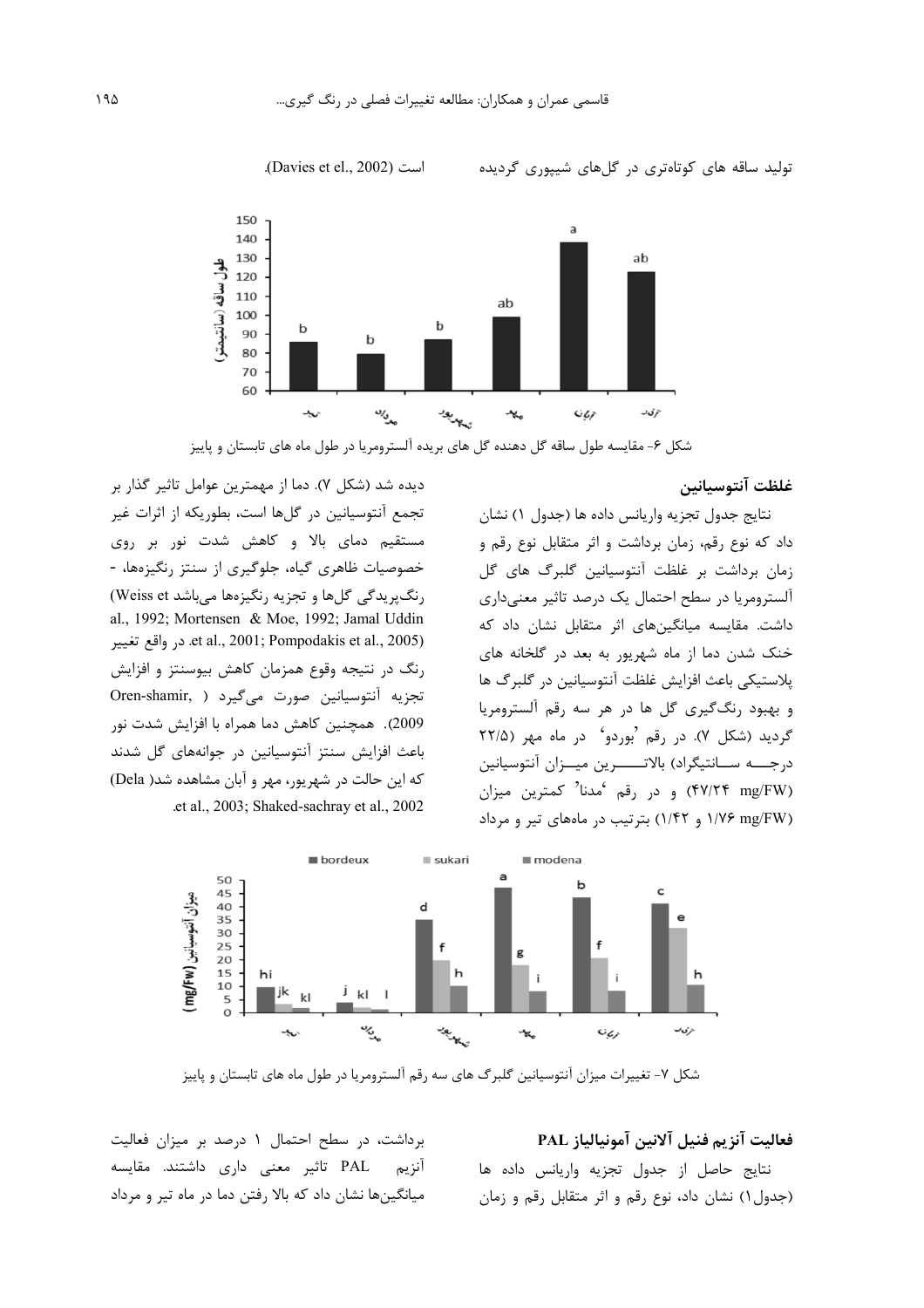بر خلاف تصور باعث افزايش فعاليت آنزيم PAL در هر سه رقم گردید (شکل ۸)، بطوریکه بالاترین میزان فعالیت آنزیم PAL در رقم مدنا در ماه مرداد  $\sim$ ۲/۷۹ (µmol/gFW.min<sup>-1</sup>) در مهر (µmol/gFW.min-1) ۰/۷۱ بود. رقم <sup>ر</sup>بوردو' در بین این سه رقم رفتار متفاوتی نسبت به تغییرات عوامل

محیطی در گلخانه از خود نشان داد بدین صورت که در دمای بالای تیر و مرداد میزان فعالیت آنزیم PAL کاهش یافت. اما دو رقم <sup>م</sup>مدنا' و <sup>م</sup>سوکاری' در همان فاصله زمانی بیشترین فعالیت آنزیم PAL ,ا از خود نشان دادند و برعکس با کاهش دما و افزایش شدت نور غلظت این آنزیم در آنها کاهش یافت (شکل ۸).



شکل ۸ - تغییرات فعالیت آنزیم PAL گلبرگ های سه رقم آلسترومریا در طول ماه های تابستان و پاییز

گزارشهای قبلی نشان داده است که فعالیت آنزیم PAL تحت تاثیر دمای بالا قرار می گیرد یعنی افزایش دما میزان فعالیت این آنزیم را کاهش میدهد-Shaked) -اما يافته Sachray et al., 2002; Dela et al., 2003) های این پژوهش نشان داد که نوع رقم نسبت به عوامل محیطی تاثیر زیادی در چگونگی واکنش آنزیم PAL داشته است و تنها در رقم <sup>ف</sup>بوردو<sup>6</sup> فعالیت این آنزیم با كاهش دما افزايش يافت كه با روند سنتز آنتوسيانين همبستگی نشان داد(Grace et al., 1998).

در دو رقم دیگر بهویژه <sup>م</sup>مدنا<sup>،</sup> با مقایسه غلظت پائین آنتوسیانین کل و بالا بودن فعالیت آنزیم PAL در تیر و مرداد ممکن است آنزیمهایی که بعد از PAL قرار دارند مانند چالکون ایزومراز (CHI) و چالکون سینتاز (CHS) به دمای بالا حساس تر باشند و فعالیت آنها کاهش یافته باشد، گزارشهای قبلی نیز نشان دادند که در دمای بالا فعالیت آنزیم CHI نسبت به آنزیم PAL

(Shaked-Sachray et al., 2002; بيشتر كاهش يافت . Jamal uddin, 2001)

# نتيجەگيرى

از بین عوامل مختلف محیطی، دما میتواند بیشترین تاثیر را در رشد، رنگ گیری و ماندگاری گل ها داشته باشد، چرا که یافته های حاصل از این پژوهش مطابق با تغییرات دما در طی فصل تابستان و پائیز بود.

همچنین آنزیم فنیل آلانین آمونیالیاز (PAL) نمی تواند تنها آنزیم کلیدی در سنتز آنتوسیانین گلبرگ های آلسترومریا باشد، یا حداقل در همه ارقام، این آنزیم مرحله کلیدی سنتز آنتوسیانین را کنترل نمی کند، چرا که با افزایش دما در ارقام مدنا و سوکاری فعالیت این آنزیم بالا رفته، اما سنتز آنتوسیانین و رنگ گیری گلها كاهش يافت. بنابراين، در مواقعي كه امكان كنترل دقيق دما در گلخانهها وجود ندارد برخی از ارقام بهعنوان مثال رقم 'سوکاری' و 'بوردو' میتواند مناسبتر باشد، چونکه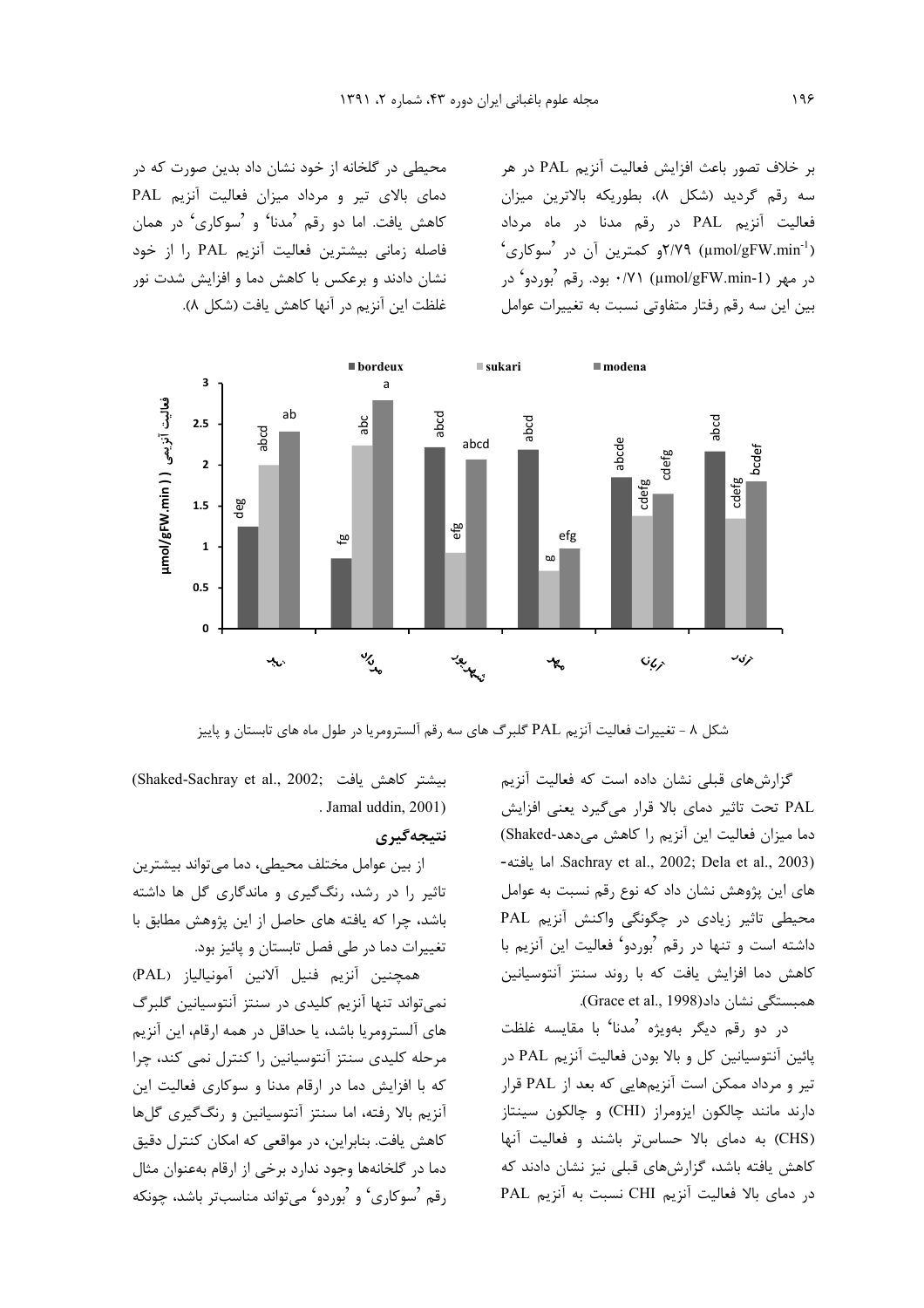برای انجام این پژوهش و نیز تامین هزینههای پژوهشی اعلام میدارند. همچنین لازم است از کمک های بی دریغ جناب آقای مهندس خلیل قلی;اده به خاطر در اختیار قرار دادن گلخانه برای انجام پژوهش قدردانی نمائیم.

 /+H 8 +7X & 1TQ := - @%2 ^+77q& .6! -H >F /+72 D

**'/-45 6** 5 . :" N&+ -\ g # > 2 G U5] ^ C > +" 7H. /+, >d72 GJ

#### **REFERENCES**

- 1. Alstroemeria cut glower Growing information http:// WWW. Alstroemeria. Com/ intro- f. ht
- 2. Armitage. A. M and J. M. Laushman. 2003. specialty cut flower. Timber prees, Portland, Cambridge.
- 3. Bakken, A. K. & Baevre, O. A. (1999). Optimizing the lighting regime for Alstroemeria with respect to photoperiod and fluence rates. *Scientia Horticulturae*, 80, 225- 233.
- 4. Baevre, O. A. & Bakken, A. K. (1997). Light intensive production of Alstroemria under different combinations of air and soil temperature. *Scientia Horticulturae*, 68, 137-143.
- 5. Davarynejad, E., Tehranifar, A., Ghayoor, Z. & Davarynejad, G. H. (2008). Effect of pre-harvest conditions on the post-harvest keeping quality of cut Gerbera. A*cta Horticulturae.* 804, 205-208.
- 6. Davies, L. J., Brooking, I. R., Catley, J. l. & Halligan, E. A. (2002). Effect of constant temperature and irradiance on flower stem quality of Sandersonia aurantiaca. Scientia Horticulturae, 93, 321-332.
- 7. Dela, G., Or, E., Ovadia, R., Nissim-Levi, A., Weiss, D. & Oren-Shamir, M. (2003). Changes in anthocyanin cincentration and composition in 'Jaguar' rose flowers due to transient high-temperature conditions. Plant Science, 164, 333-340.
- 8. Dieleman, J. A. & Meinen, E. (2007). Interacting effects of temperature integration and light intensity on growth and development of single-stemmed cut rose plants. Scientia Horticulturae, 113, 182- 187.
- 9. Dixon, R. A. & Paiva, N. L. (1995). Stress- induced phenylpropanoid metabolism. American Society of *P*lant Physiologists, 7, 1085 -1079.
- 10. Ebrahimzadeh, A. & Seifi, Y. (1998). Storage and transport of cut flowers, Foliage and pot plants. Akhtar Press. (In Farsi).
- 11. Ferrer, J. L., Austin, M. B., Stewart, C. & Noel, J. P. (2008). Structure and function of enzymes involved in the biosynthesis of phenylpropanoids. Plant Physiology and Biochemistry, 46, 356-370.
- 12. Ghasemighahsareh, M & Kafi, M. (2004). The practical and scientific floriculture. Golbon press. (In Fa rsi).
- 13. Grace, S. C., Logand, B. A. & Adams, W. W. (1998). Seasonal differences in folia content of chlorogenic acid, a phenylpropanoid antioxidant , in (Mahonia repens). Plant Cell and Environmental, 21, 513-521.
- 14. In, B. C., Motomura, S., Inamoto, K., Doi, M. & Mori, G. (2007). Multivariate analysis of relation between preharvest environmental factors, postharvest morphological and physiological factors and vase life of cut 'Asomi Red' Roses. Japanese Society for Horticulture Science, 76, 66-72.
- 15. Jamal uddin, A. F. M., Hashimoto, F., Kaketani, M., shimizu, K. & Sakata, Y.( 2001). Analysis of light and sucrose potencies on petal coloration and pigmentation of lisianthus cultivars (in vitro). Scientia Horticulturae, 89, 73- 82.
- 16. Mortensen, L.M. & Moe, R. (1992). Effects of CO2 enrichment and different day/ night temperature combinations on growth and flowering of Rosa L. and Kalanchoe blossfeldiana v. poelln. *Scientia Horticulturae*, 51, 145-153.
- 17. Mortensen, L.M. & Gislerød, H. R. (2005). Effect of air humidity variation on powdery mildew and keeping quality of cut roses*. Scientia Horticulturae*, 104, 49-55.
- 18. Nygard, A. M., Aksnes, D. W., Anderson, Q. M. & Bakken, A. K. (1997). Structure determination of 6- Hydroxycyanidin and 6-Hydroxydelphinidin-3- $(6-a-1)$ -rhamnopyranosyl- $\beta$ -D-Glucopyranosides) and other Anthocyanins from astroemeria cultivars. *Acta chemica SCANDINAVICA,* 51,108-112.
- 19. Naseri, M. & Ebrahimi geravi, M. (1997). *The physiology of bulbous plants*. Mashhad university press. (In Farsi).
- 20. Oren-shamir, M. (2009). Does Anthocyanin degradation play a significant role in determining pigment concentration in plant. *Plant Science*, 177, 310-316.